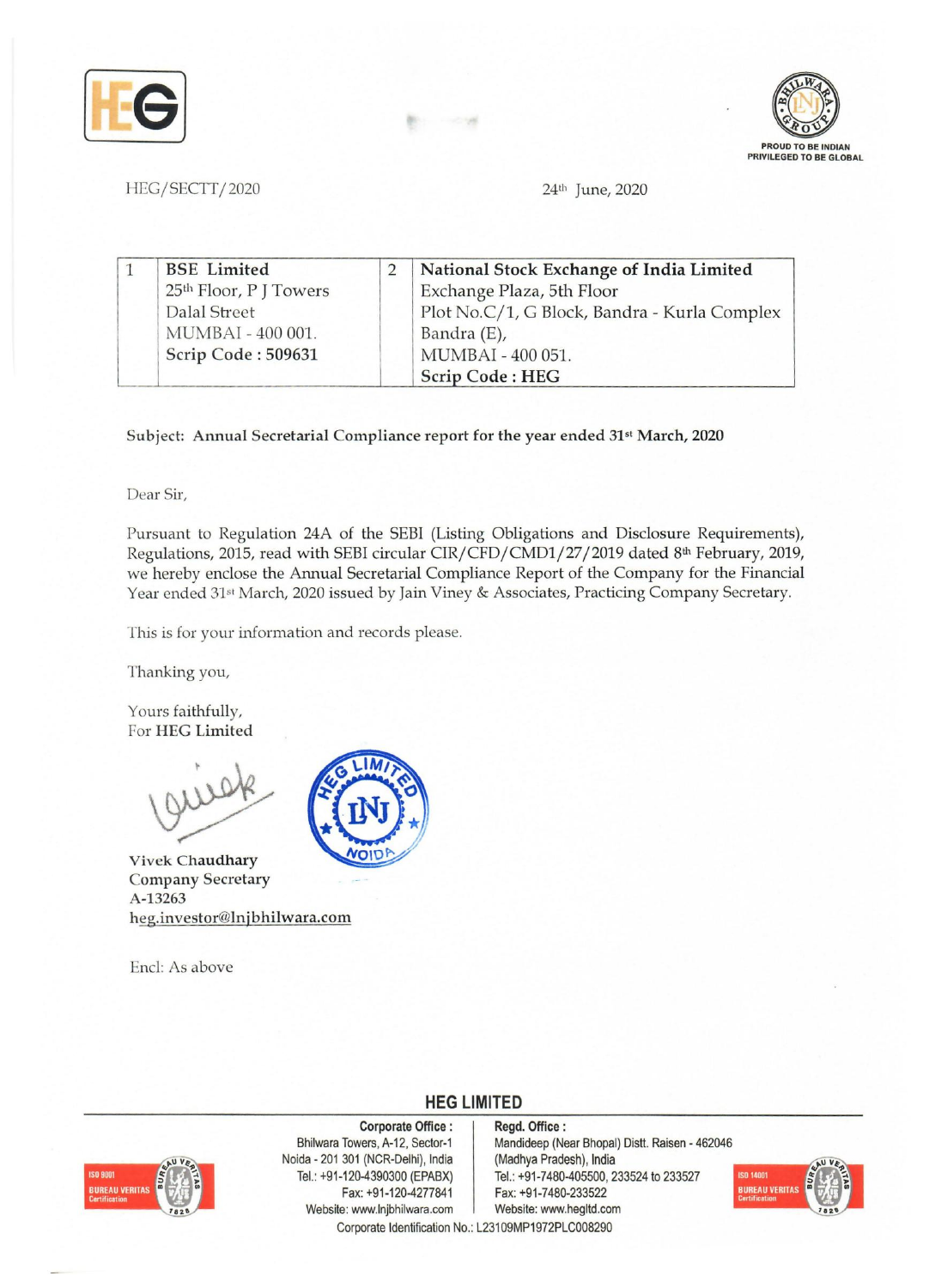

F-111. First Floor, Aditya Arcade. Community Center Preet Villar. Vikas Marg, Delhi - 92 *E-mail: csviney@gmail.com*  Contact: 43010374 MOb.: 9971118925 E-mail: csviney@gmail.com<br>Contact: 43010374 Mob.: 9971118925<br>Contact: 43010374 Mob.: 9971118925

## **SECRETARIAL COMPLIANCE REPORT**  FOR THE YEAR ENDED 31<sup>ST</sup> MARCH, 2020

 $\overline{\phantom{a}}$ 

[Pursuant to Circular *CIR/CFD/CMD1/27/2019* dated February 08,2019 for the purpose of compliance with Regulation 24A of SEBI (LODR)Regulations, 2015]

To, The Members, HEG LIMITED (CIN No.: L23109MP1972PLC008290) MANDIDEEP, NEAR BHOPAL Dist Raisen, Madhya Pradesh- 462046

We JAIN VINEY & ASSOCIATES, Company Secretaries have examined:

- (a) all the documents and records made available to us and explanation provided by HEG LIMITED (listed entity).
- (b) the filings/ submissions made by the listed entity to the stock exchanges,
- (c) website of the listed entity,
- (d) any other document/ filing, as may be relevant, which has been relied upon to make this certification,

for the year ended 31<sup>st</sup> March, 2020 in respect of compliance with the provisions of :

- (a) the Securities and Exchange Board of India Act, 1992 ("SEBI Act") and the Regulations, circulars, guidelines issued thereunder; and
- (b) the Securities Contracts (Regulation) Act, 1956 ("SCRA"), rules made thereunder and the Regulations, circulars, guidelines issued thereunder by the Securities and Exchange Board of India ("SEBI");

The specific Regulations, whose provisions and the circulars/ guidelines issued thereunder, have been examined, include:-

- (a) Securities and Exchange Board of India (Listing Obligations and Disclosure Requirements) Regulations, 2015;
- (b) Securities and Exchange Board of India (Issue of Capital and Disclosure Requirements) Regulations, 2018; (Not applicable to the company during the period under review)
- (c) Securities and Exchange Board of India (Substantial Acquisition of Shares and Takeovers) Regulations, 2011;
- (d) Securities and Exchange Board of India (Buyback of Securities) Regulations, 2018; (Not applicable to the company during the period under review)
- (e) Securities and Exchange Board of India (Share Based Employee Benefits) Regulations, 2014; (Not applicable to the company during the period under review)
- (f) Securities and Exchange Board of India (Issue and Listing of Debt Securities)